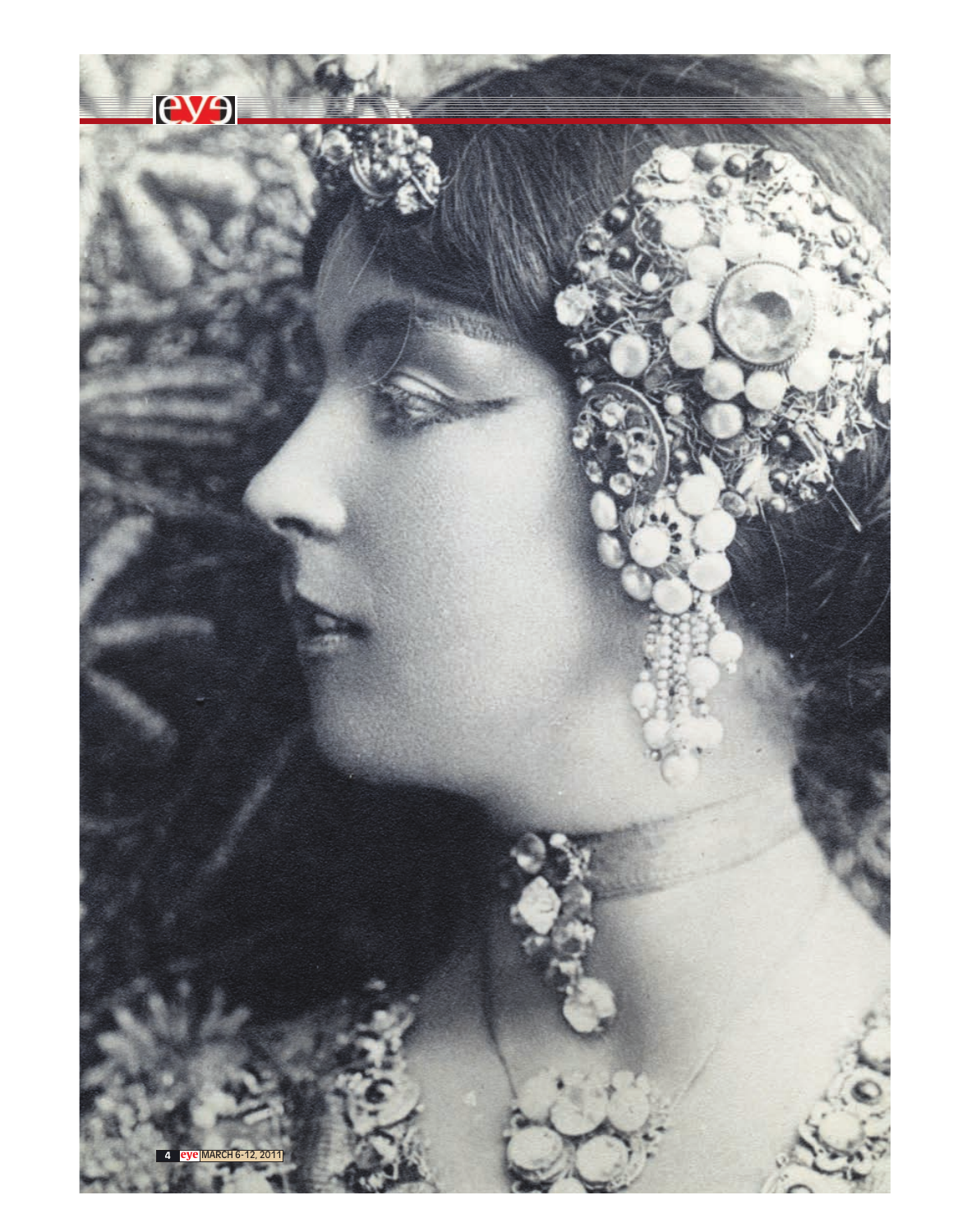

## **A NAUTCH GIRL FROM NEW YORK**

Over a century ago, a vaudeville artist from New York created an "Indian dance" without visiting the country. A documentary revisits Ruth St Denis, pioneer of modern American dance, and a woman deeply influenced by India >>>

## by **nandini nair**

**YELLOW RAYS** of light and wisps of white incense spiral through the stage. A dancer dressed in a midriff-revealing blouse embel-<br>lished with blue baubles flourishes her white incense spiral through the stage. A dancer dressed in a midriff-revealing blouse embellished with blue baubles flourishes her skirt, exposing her bare ankles. She drapes a long string of marigolds along the curve of her body as she bends backwards. She then crushes the flowers to her face in a performance titled "Radha". The dancer is New Jersey-born Ruth St Denis, the setting: a vaudeville house in New York; the time: over a century ago.

St Denis (1879-1968) was a pioneer of modern dance in the US, but more curiously, a woman who introduced "Indian dance" to the West, without ever having been here, without having seen devadasis or nautch girls perform, understanding and interpreting at will from photographs and contemporary literature on the East. She learned to wear a sari from an Indian family in New York. In her performances, she played exotic Indian goddesses and apsaras, as well as street dancers asking for *bakshish*. Her imagining of India might have not been traditional or "authentic", but it was pathbreaking.

An ad for a packet of the Egyptian Deities cigarette brand — a bare-breasted Isis standing proudly below a banner "No better Turkish cigarette can be made" — sparked St Denis's interest in the "Orient". St Denis took the poster down from a soda shop and hung it in her room. "In an hour's time, the next 30 years of life changed," she would later say in an interview. The image showed her the possibilities of stillness in movement. St Denis had started performing acrobatics and splits at the age of 15, in variety shows, which included trained monkeys and threefaced calves. In Isis, the goddess of motherhood and fertility, she saw, for the first time, the possibilities of the spiritual and the rapturous. It led her to the exploration of Japanese, Egyptian and Indian dance.

A 1908 article in the *New York Times*

about the "American Girl's Hindu Dances", said, "For ourselves we have rarely seen anything, which more clearly suggests the languorous compassion and sentiment of the Indian peninsula, and if, as we are told, Miss Ruth St. Denis has never been in India, she has largely profited by her study of the East and native teachers. There is much in the evening's entertainment which is curiously interesting, a keen esoteric flavor of barbaric crudity and sensuousness…" In 1926, she travelled with her partner and dancer Ted Shawn to India during an 18-month international tour. During their five-month stay here, they held over a hundred dance concerts. Travelling by train and road, they put up a show nearly every three days.

*On the Trail of Ruth St Denis*, a documentary out later this year, marks the 85th anniversary of the historic journey. Directed, produced and co-written by Kuwait-based Talal Al-Muhanna, it is a historical dance documentary where the camera follows British-Australian dance artist Liz Lea as she retraces the "footsteps of one of the 20th century's greatest artistic innovators". Lea, who has trained at the London School of Contemporary Dance and at the Darpana Academy, Ahmedabad, says that St Denis's pieces had very little to do with classical forms. "St Denis was not able to see classical dance in 1926 and she did not pretend so. This way, they were simply dance. But inspired by India."

After their year-long trip, St Denis and Shawn's shows in New York's mostacclaimed venue Carnegie Hall were sold out. They went on to create the Denishawn School of Dance and Related Arts in Los Angeles, which is known for its influence on ballet and modern dance. In the '30s, they also started Jacob's Pillow, a legendary summer dance festival in the US.

In India, St Denis has all but faded from the dance history books. In the US, her popularity has risen and fallen; but today she is "usually presented as one of the major figures in the history of American dance, and she is always cited, along with Loie Fuller